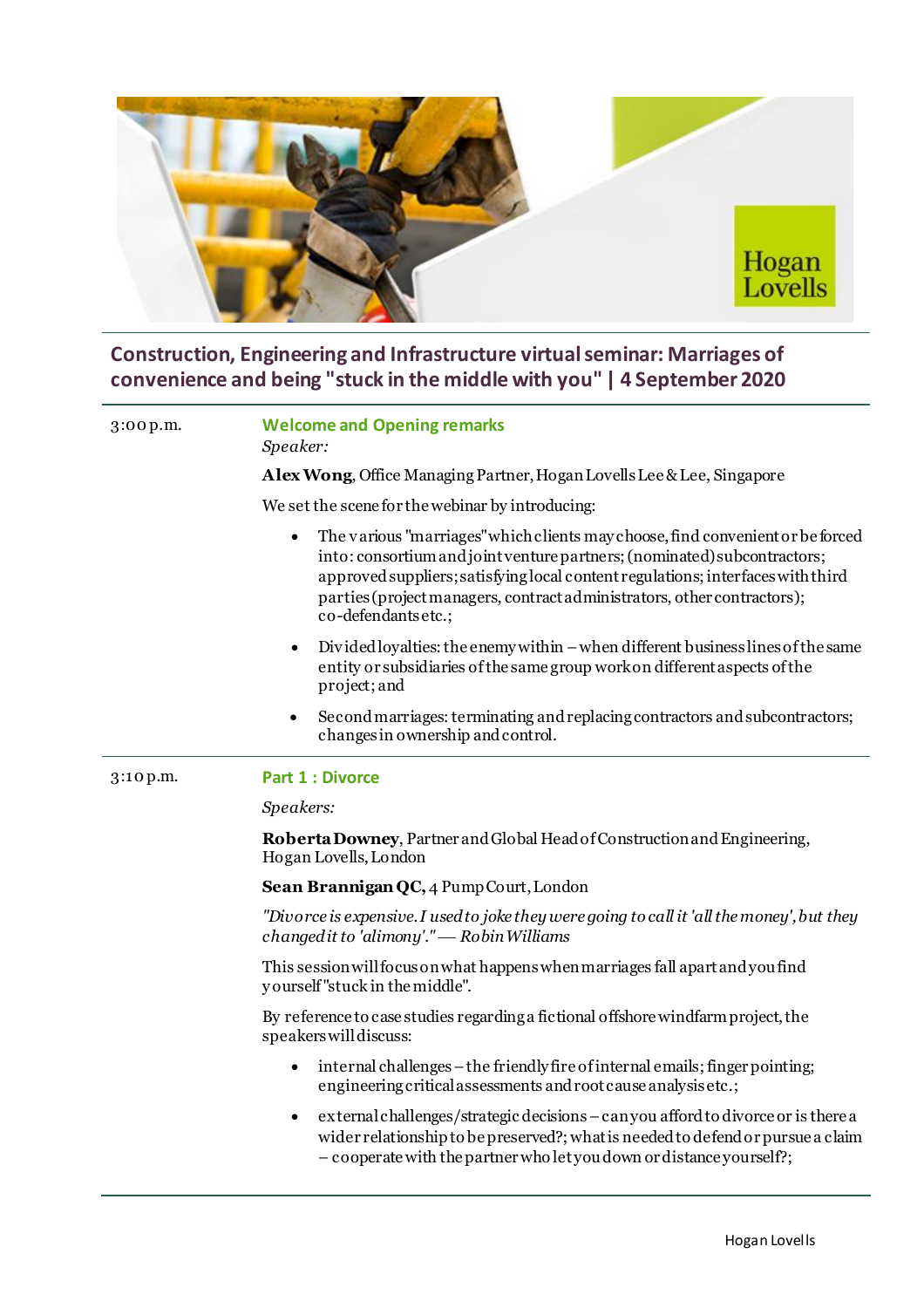- how to mitigate the risk of being caught between two stools; preserving the ability to fight another party on another day –cooperation agreements, restricted use of material from first proceedings and preserving witness credibility in subsequent proceedings;
- managing competing proceedings –divided resources; different tribunals reaching different findings and decisions as to recovery; multi-party dispute resolution clauses; joinder and consolidation provisions; and
- termination, suspension and insolvency –the practicalities of enforcing contractual rights to ensure you can complete the work (for example, access to documents/equipment/site/personnel; injunctions; engaging an alternative contractor or stepping in (partially or completely); what records do you need and what steps should you take to maximise your chances of recovering the extra costs and losses?

## 3:50 p.m. **Part 2: Married life** *Speakers:*

**T im Hill,**Partner, Hong Kong

**Alex Wong**, Office Managing Partner, Hogan Lovells Lee & Lee, Singapore

*"By all means, marry. If you get a good wife, you'll become happy; if you get a bad one,you'll become a philosopher." Socrates*

This session will focus on live project management –how to make the relationship work day-to-day, to deal with issues before they escalate and to put in place some protections should you later need them.

By reference to case studies regarding a fictional offshore windfarm project, the speakers will look at dealing with the practicalities of:

- underperforming partners the danger of blurring lines of responsibility when providing support; joint and several liability; proportionate responsibility;
- $\bullet$  insolvent partners the ramifications of allowing them to go bust, propping them up, acquiring them, stepping in, terminating;
- the dual role of the contract administrator (employer's agent and decision maker) –when (s)he must act impartially and when (s)he might take the employer's interests into account; challenging decisions; seeking the contract administrator's removal;
- financiers –the dominant concerns and objectives driving the behaviour of parties funding the project and how they differ depending on private or public sector; funders' advisers and their impact on execution;
- pay ment/non-payment –the factors to consider when deciding whether to exercise contractual remedies like a call on project security; suspension, termination and the risk of wilful default;
- good faith obligations (express and implied) and similar provisions;
- safeguarding interests when exercising contractual discretions and granting concessions; avoiding wider waiver; the estoppel minefield; and
- document management –communications protocol; good record keeping; project databases; the importance of notices; keeping on top of project correspondence; the danger of expressing opinions with limited and possibly unreliable information.